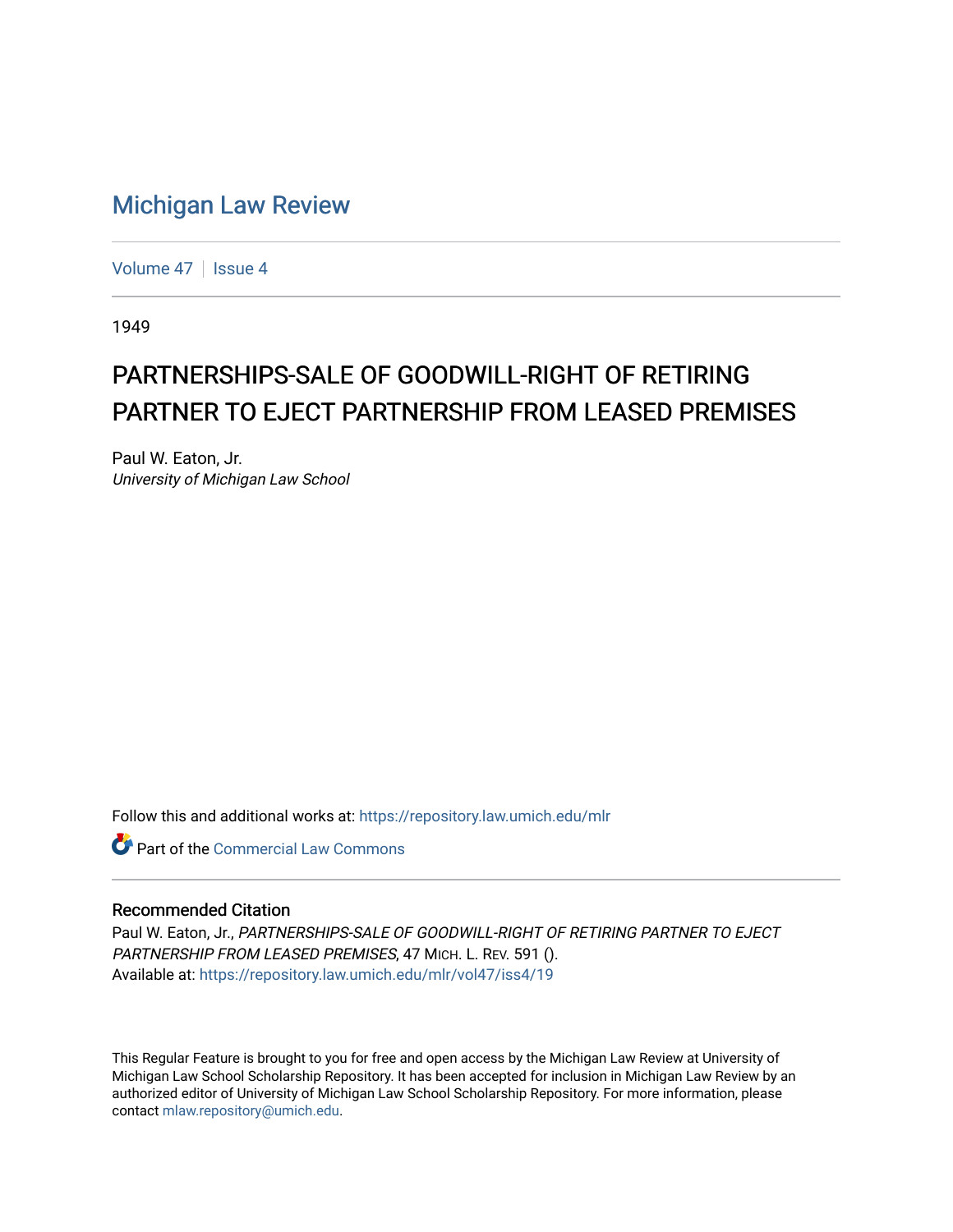PARTNERSHIPS-SALE OF GOODWILL--RIGHT OF RETIRING PARTNER TO EJECT PARTNERSHIP FROM LEASED PREMISES-Plaintiff, owning a one-third interest in a partnership, sold his interest to the other partners, among them the defendant. Included in the sale was the goodwill of the partnership. The reversion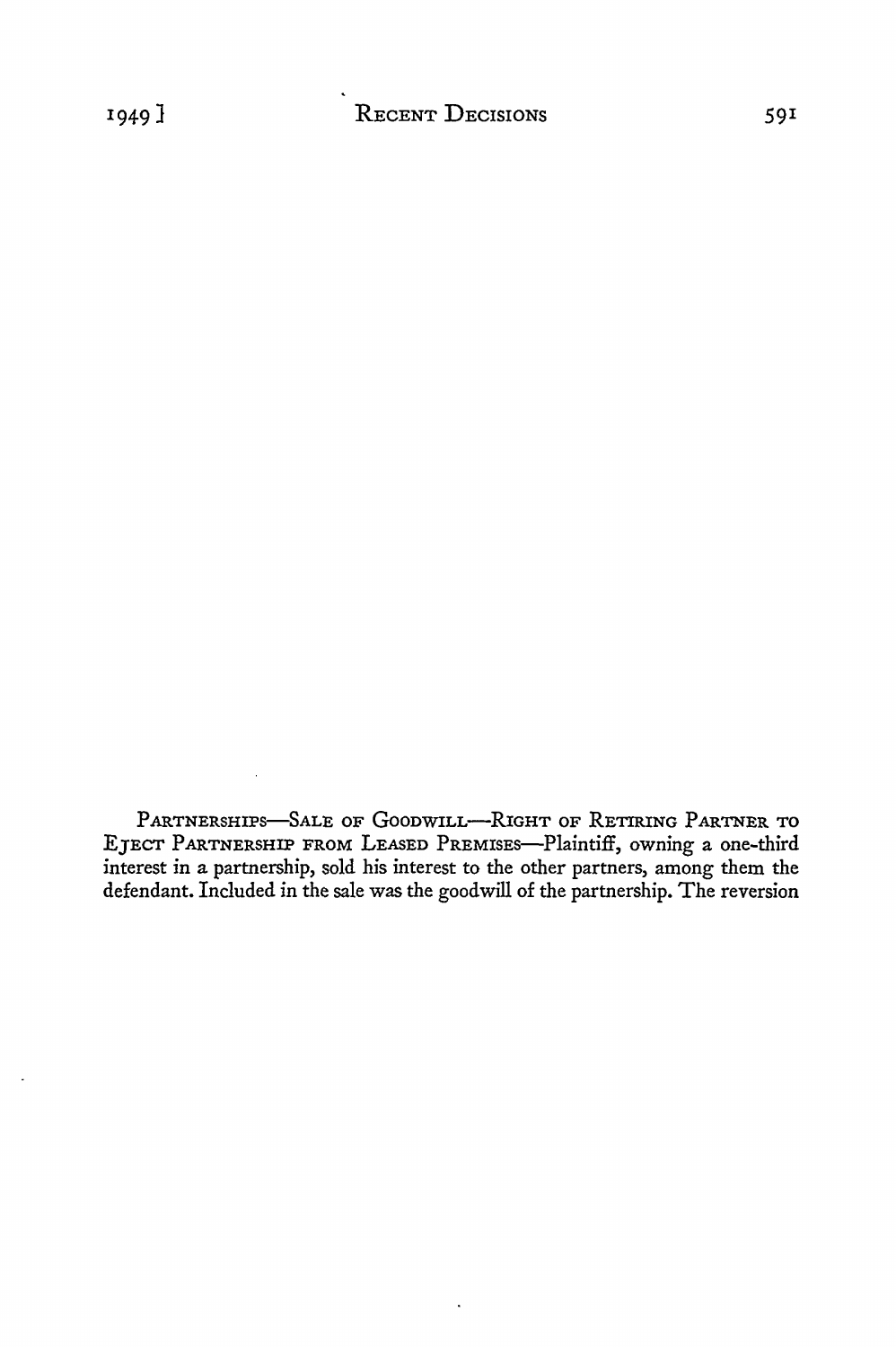in the property leased by the partnership was subsequently acquired by plaintiff, who notified defendant to vacate the premises upon termination of the lease. Defendant refused, and plaintiff brought a forcible entry and detainer action, recovering judgment in the trial court. On appeal, *held,* affirmed. *Stone v. Lerner,*  (Colo. 1948) 195 P. (2d) 964.

The rule is generally accepted that after its sale goodwill must not be impaired by an act of the vendor.<sup>1</sup> Courts have held that goodwill may attach to land,<sup>2</sup> an enterprise, $3$  or a business name. $4$  Goodwill attaching to land inures to the benefit of the owner,<sup>5</sup> or of the lessee where the land has been leased;<sup>6</sup> when the lease expires, the goodwill passes to the lessor.<sup>7</sup> This analysis would explain the decision in the principal case, for defendant would have lost his interest in the goodwill when the lease expired and could not have been injured by plaintiff's action. Goodwill may also adhere to a business.<sup>8</sup> So, where a vendor of a milk route and its goodwill,<sup>9</sup> or a vendor of a newspaper route and its goodwill,<sup>10</sup> took another route covering the same territory, the courts held that he could not by such means take away that which he had sold. In these and similar cases, where the seller has derogated from his grant by going into a competing business, the courts disagree as to how much freedom to compete he should have.11 These decisions are of limited significance in the present case, however, for here the vendor was not competing, nor was there any indication that he intended to set up a similar business on the premises.<sup>12</sup> Although a tenant may be considered to have an

<sup>1</sup> Foreman, "Conflicting Theories of Good Will," 22 CoL. L. REv. 638 (1922).

<sup>2</sup>Cruttwell v. Lye, 17 Ves. Jun. 334, 34 Eng. Rep. 129 (1810). Chittenden v. Witbeck, 50 Mich. 401, 15 N.W. 526 (1883).

<sup>8</sup>Chittenden v. Witbeck, 50 Mich. 401, 15 N.W. 526 (1883). People ex rel. A. J. Johnson Co. v. Roberts, 159 N.Y. 70, 53 N.E. 685 (1899); Pollock v. Ralston, *5* Wash. (2d) 36, 104 P. (2d) 934 (1940).

4 Mutual Life Ins. Co. v. Menin, (C.C.A. 2d, 1940) 115 F. (2d) 975.

<sup>5</sup> Wright, "The Nature and Basis of Legal Goodwill," 24 ILL. L. REV. 20 at 33 (1929); "In many instances the so-called 'goodwill return' is no more than pure site rent. There arises an unearned differential advantage attaching to the land and inuring to the benefit of the owner of the land. It was this fact which often led the courts to refer to goodwill as attaching to the land, premises, or location. This was the basis for the earliest goodwill concept. . . . Where by habit or custom the customers 'resort to the old place,' a certain value attaches to the land."

6 Chittenden v. Witbeck, 50 Mich. 401, 15 N.W. 526 (1883). <sup>7</sup>Ibid.

<sup>8</sup> Smith v. Gibbs, 44 N.H. 335 at 346 (1862): "By the sale of the good-will of an established business we understand that the seller parts with and the purchaser acquires the right to continue that established business, with all the advantages belonging to it as such." See also, Churton v. Douglas, 1 Johns. 174, 70 Eng. Rep. 385 (1859); Millspaugh Laundry v. First National Bank, 120 Iowa 1, 94 N.W. 262 (1903).

<sup>9</sup> Munsey v. Butterfield, 133 Mass. 492 (1882).<br><sup>10</sup> Wentzel v. Barbin, 189 Pa. 502, 42 A. 44 (1899).<br><sup>11</sup> II VA. L. REv. 392 (1925).<br><sup>12</sup> In Pulos v. Demarco, [1917] 2 W.W.R. 1000 (Alta.), seller of goodwill took a new lease of the premises which buyer occupied under the existing lease, with the idea of returning there when the existing lease expired and carrying on a similar business. The court concluded that such an act was a direct solicitation of the old customers,